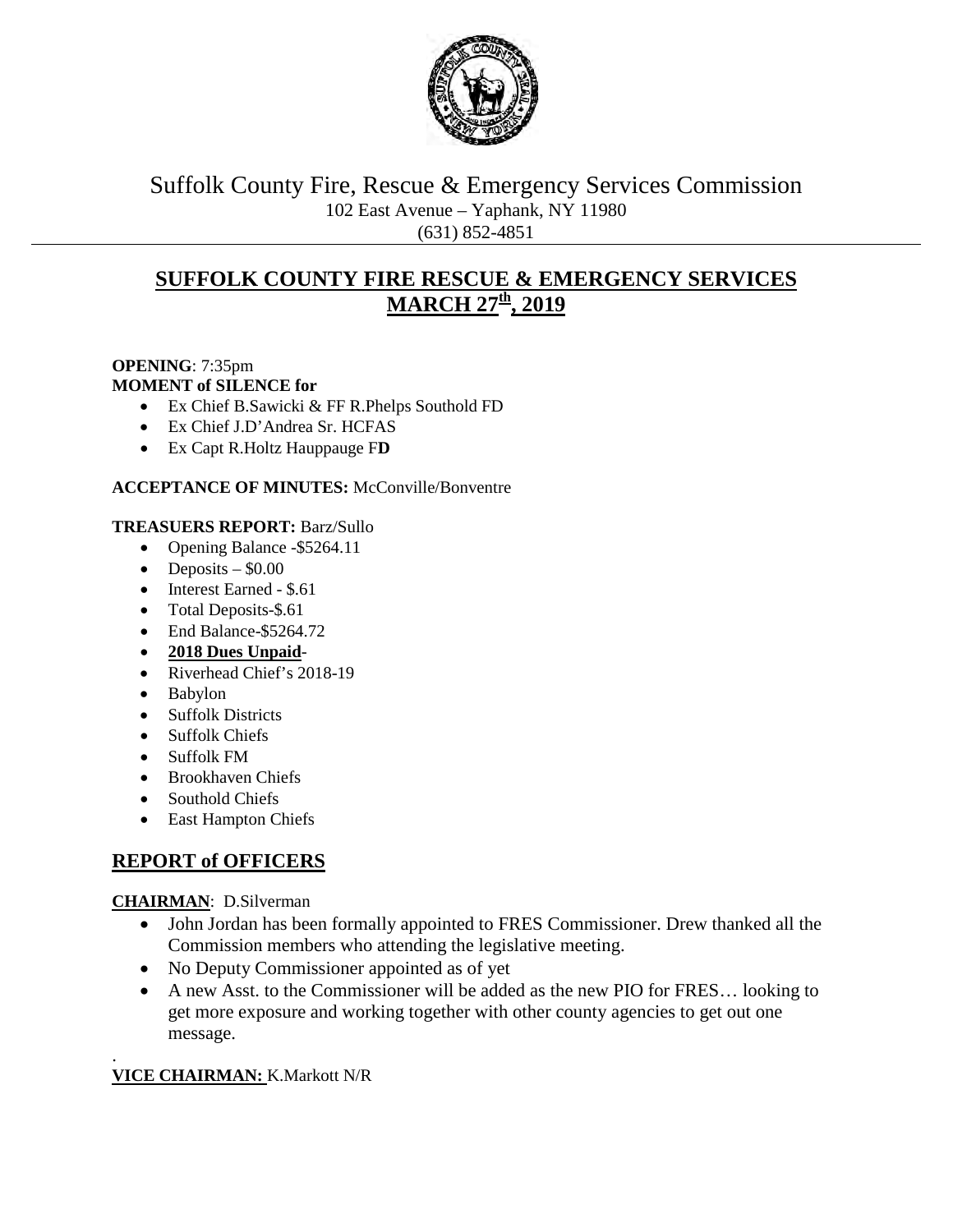## **FRES COMMISSIONER:** J.Jordan (not present)

- Commissioner position finalized and oath of office administered on  $3/26/19$
- Annual Coordinator meeting March 28 th in Mastic.
- New Chiefs/Active Chiefs Seminar May 05 here at FRES
- Head to toe review of OT here at FRES continues.
- SCFA capital projects and repairs continue. No issues, on schedule for 4/1 opening.
- Stony Brook Stroke Ambulance is looking to go live with first mobile stroke unit 4/8/19. MOUs with approximately 40 agencies.
- Our paging software used for weekly tests is down and we are switching over to CAD, so we apologize for any unanticipated interruptions.
- **\*\*priority \*\* TBAND give back is still federal law**. HR 451 on the books, but only 3% chance of enactment. FRES, Combined Radio has requested all agencies to send letters, contact their representatives. Letter, white paper, quick fact sheet all available on our website. Councils please support this amendment! -\*\*priority \*\*
- SCPD reports ambulance installs will begin this week
- Agency non- emergency request form is located at https://fres.suffolkcountyny.gov/supportreq. as we will only take electronic requests NO, WORD OF MOUTH.
- Continue Updating FRES electronic directory. Email jennie.nedell@suffolkcountyny.gov with updates and access requests. Updated and verified email and fax will be required for bulk email distribution.
- Huntington FD and EMS participating in Coordinated response to Active Shooter hands on training at the Paramount Theatre pilot program on 4/1/19
- **Personnel:**
- Peter Guaraldi will be starting this week as Asst. to the Commissioner.
- Desk Audit Sylvia Murdolo OEM
- Three new ESD I hires are in their practical training until beginning of June. Be kind to them on the radio.
- Process started for one (1) new ESD I hire to fill a vacancy.
- Still moving forward with a Deputy Director of OEM.
- Part time RMO starting in the Fire Marshal's Office4/15/19. Jeremy Giamatteo of BNL.
- **Meetings:**
- Haz-mat Communications plan meeting  $-3/6$
- Fire Marshal's Association Meeting 3/12
- EMS/USAR meeting  $-3/21$
- 12th floor meeting regarding potential fireworks show at Smith's Point for  $2020 3/6$
- Fire Coordinator Meeting 228
- FELB Meeting  $-3/21$
- FM Meeting  $(3) 3/5$ ,  $3/12$ ,  $3/19$
- 3/14/19 Attended the FILESC
- 3/21/19 Attended the NYS Regional Roundtable meeting
- **Training & amp; Exercises:**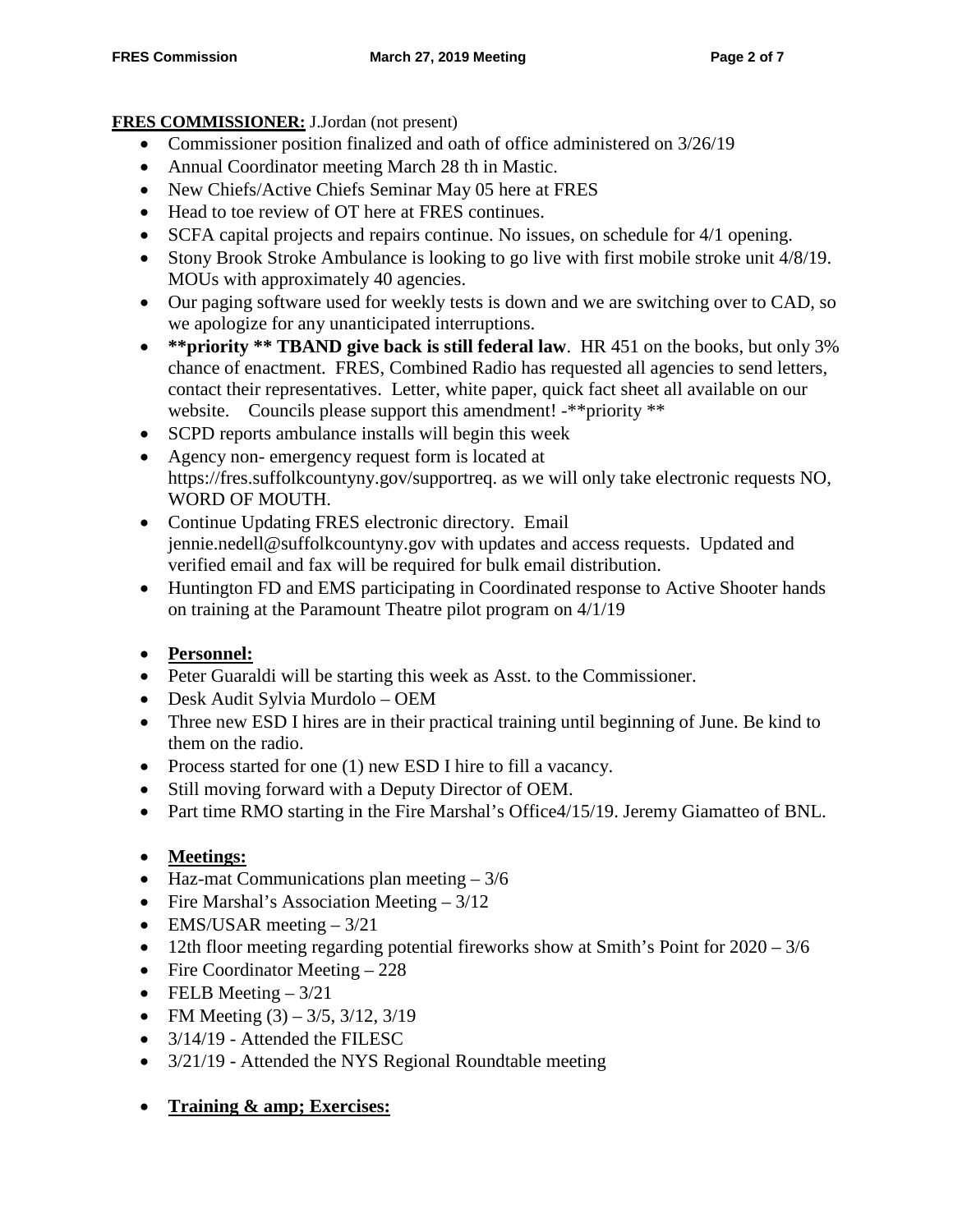- NYS Communications Unit (COMU) ongoing training; working to build key communication performance requirements into our drills and exercises going forward  $USAR$  ....
- 2019 CERT Academy training still underway
- AWR-140 Rad class at Blue Point FD for multiple agencies including Brookhaven Town FMO
- 3/13-Canberra radiological meter training for the FMO –
- 3/28-NYS Codes training for all FM's –
- Participating in Active Shooter drill at Paramount Theatre 4/1
- 3/11/19 Hazard Mitigation Plan workshop
- 3/13/19 Attended the MGT 412 in Nassau
- 3/18/19 Attended the AWR362 in Nassau
- 3/22/19 Attended the Parkland Florida Active Shooter Case Study presentation

## • **Planning:**

- 2/27/19 Wildfire Management Plan sub-committee meeting
- Evacuation Planning Team meetings 2/28 & amp; 3/8
- 3/13/19 Mental Health Disaster Collaboration meeting
- 3/18/19 SNS Exercise planning meeting
- 3/19/19 EOC Security Plan meeting
- 3/20/19 NYS Wildfire TTX Planning Meeting
- Public Education:
- Nesconset Chamber of Commerce presentation 3/26
- FM1 radio interview conducted-  $3/22$

## • **Response & amp; Incident Support:**

- 3/4/19 EOC Activation for Snow Storm (level 3)
- 3/9/19 Westhampton Beach Parade MCU Radio Cache
- $3/14/19$  Apartment Complex fire CI Sheltered 21 people
- 3/17/19 Apartment Complex fire Ronkonkoma Sheltered 34 people
- East Hampton Police /Montauk Parade event ... where we supply command post for over flow 911
- dispatchers and 150 radios for mutual aid law enforcement agencies -3/24
- K9 response to Ronkonkoma  $-3/21$
- Alarm activation North County complex  $-3/7$
- Alarm acceptance test HL Dennison Bldg. 3/14
- Fire Investigation on county property–  $3/21$

## • **Grants & amp; Contracts:**

- Received the grant award approval for updating the Multi-Jurisdictional Hazard Mitigation Plan
- Submitted for 2018 SAFER grant
- **Everyday business:**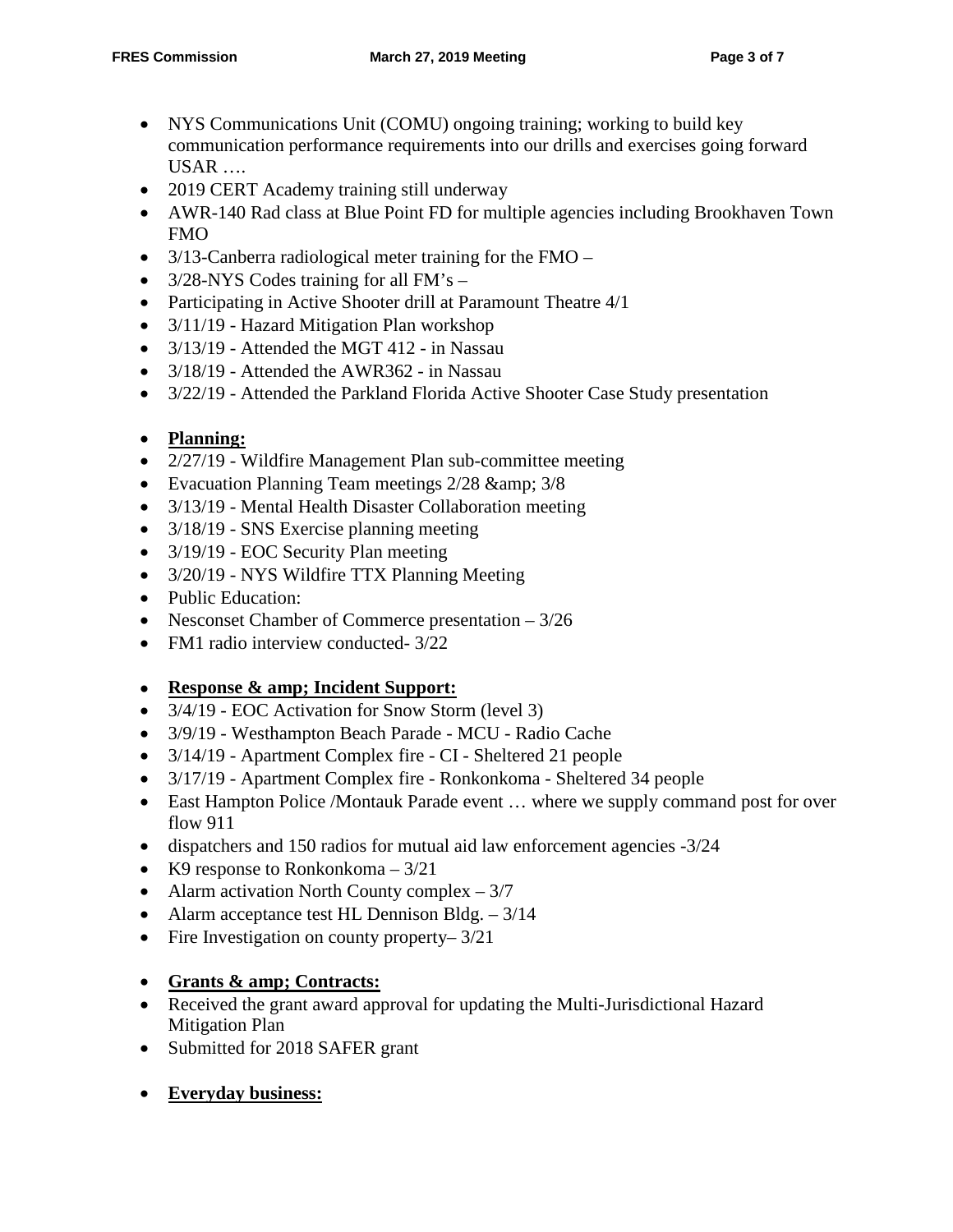- Haz-mat equipment being inventoried and slated for disposal or replacement
- Haz-mat equipment replaced/repaired for town teams and departments
- WMD Trailers being inventoried, inspected and returned to town teams
- FELB applications and inspections being processed and performed
- Multiple county building inspections conducted
- Parking enforcement ongoing
- Drone Program still working through administrative issues on the county level, and for new grant
- funding to become available
- EMD version 13.1 rolled out new codes, list available on the communications page of the FRES
	- website for buffs who want to know what a 13-C-1D etc....
- EFD version 7 / major version change by National academy expected to be trained on and rolled out by

end of April. Blast out when codes become available on website.

- Biannual re-certification for all EMD/EFDs occurring as we speak.
- SCPD begins ambulance radio installs next week, each department will be contacted directly to schedule.

## **FIRE ACADEMY:** B.Holley

- Tour conducted prior to FRES Commission meeting-no issues
- Brick work completed- Steel work will be completed next week nothing to interfere with the training
- Flash over simulator will be operational by  $4/1/19$
- TY to Commissioner Jordan turning things around during his brief tenure
- New Chiefs seminar May 5th
- Haz Mat Safety officers class 3/23
- Haz mat RIT (new class)  $9/17 \& 18$  (16hrs)
- Working with EMS to develop an EMS officers training course similar to FF officers.

## **SCPD:** PO Wylie

- Aviation 3 Helicopters available for service 24/7
- 1 Helicopters out of service for maintenance.
- New CO of Special Ops PD Inspector V.Moronski- wants to continue the current working relationship with all agencies
- June  $15^{th}$  is SCPD test-April  $3^{rd}$  is the closing date.
- Blue light issue brought up last month by W.Fagan it was addressed to the new inspector who requested through the Chief of Patrol's office to step enforcement in regards.

**EMS:** D.Wayrich

• Deer Park is currently a BLS/CME class, along with Setauket & Huntington (check website for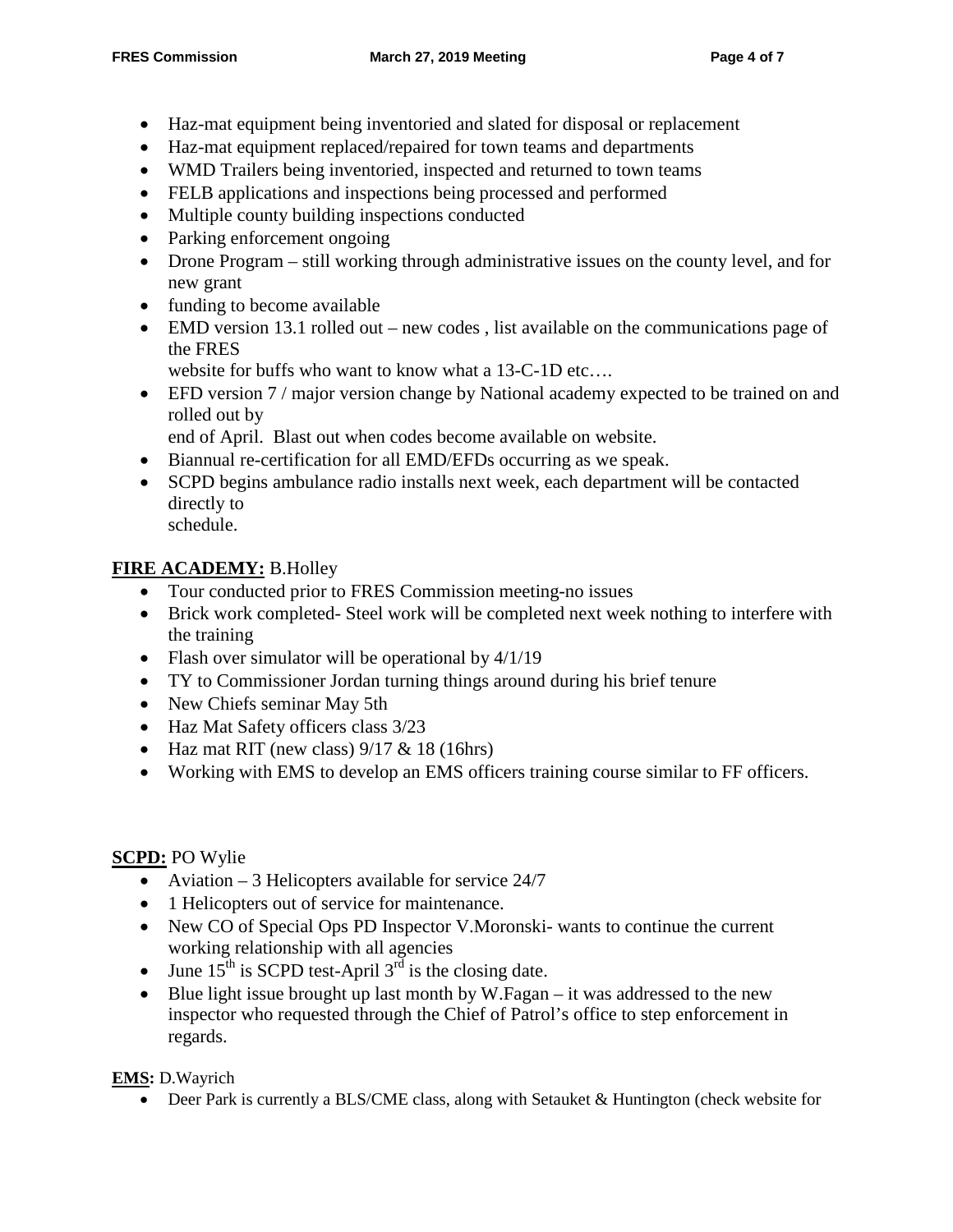dates)

- 2019 EMS will be increasing the Autism awareness classes
- EMS week is May  $19^{th}$ -25<sup>th</sup>
- May  $21<sup>st</sup>$  in Albany will be the dedication of all EMS personnel who passed away in 2018. This year marks the  $1<sup>st</sup>$  time that all 7 of the members going on the wall died from 9/11 related illnesses
- EMS met up with the Stony Brook Mobile Stroke Unit scheduled to roll out  $4/8/19$  8am-8pm 7 days a week
- There are 2 Stroke units- one will be stationed at exit 57 (Vets Hwy) & the LIE 2<sup>nd</sup> one will be at William Floyd Pkwy & the LIE
- 40 agencies have signed agreements with Stony Brook-training is in progress-it will also be available on EMS's website
- Bridge Class (CC-Paramedic) going on state wide 100 students are enrolled- 20 of the 100 are from Suffolk
- $2<sup>nd</sup>$  Bridge class announcement is on the Northwell website.

## **COMMITTEE REPORTS**

### **BUDGET**: N/R

.

## **ARSON TASK-FORCE**: N/R

### **COMBINED RADIO:** N.Reilly

- Meeting was held on March  $13<sup>th</sup>$  Meeting was very productive
- By 2020 the low band will be eliminated for the fire service only
- HR 491- T-Band bill- Chiefs/Districts are requesting information in writing. Committee is putting together a brief in regards.
- Discussed putting out a newsletter with all pertinent radio information
- Next meeting is slated for May 8th

### **BUILDING GROUNDS & LEGISLATION:** N/R

**CODES:** V.Bolonga

- Reminder that with the New Year all fire marshals
- Stony Brook has 2 classes March & June

### **REMSCO:** N/R

### **BURN CENTER:** J.Coughlin

- May  $19<sup>th</sup>$  is Recognition day-changed locations back to the hospital-letter going out to elected officals
- Still working out the issues in regards to board.
- Elections will be held at the April meeting for a new Treasurer & Secretary.
- Working on Bylaw committee

### **RECRUITMENT & RETENTION:** G.Turza (not present)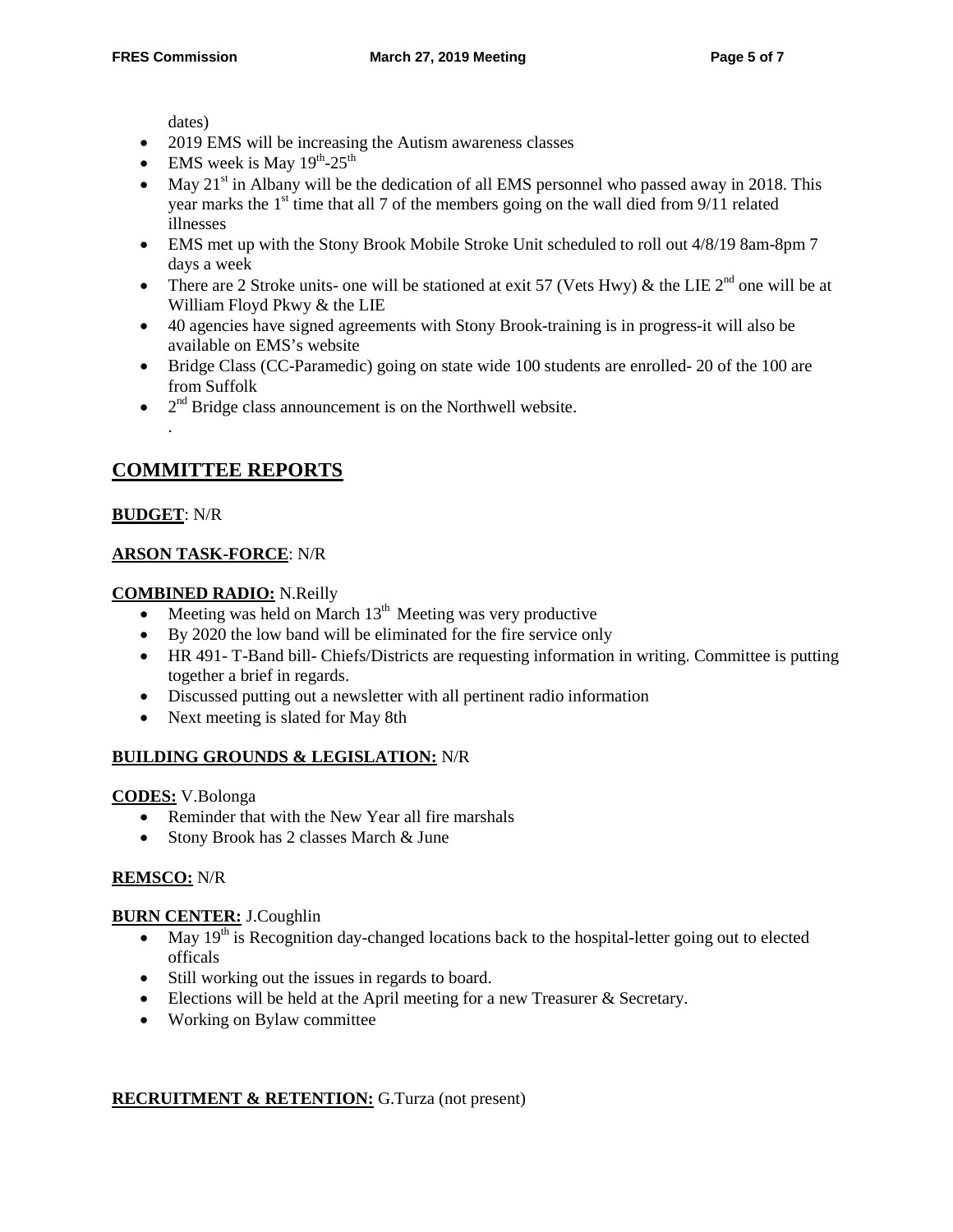- Making progress met with Sari and they are working together.
- Trying to make programs work in light of the Grant restraints
- Discussed the different needs from different locations (East end as opposed to the West end)
- One stat that the committee wasn't aware of was the number of members who did not fulfill their obligations to their respective agencies- there by defaulting on their student loans. This is a chronic issue.

# **REPORT OF ORGANIZATIONS**

### **SUFFOLK CHIEFS:** J.Coughlin

• Successful seminar approx. 150 in attendances

#### **FIRE DISTRICTS**: N/R

#### **SUFFOLK AMBULANCE CHIEFS;** N/R

#### **SUFFOLK VOLLIES:** A.Sullo

- May  $5<sup>th</sup>$  will be the Memorial service at Medford FD
- Names have to be in by April 15th

## **TOWN CHIEFS REPORT**

**BABYLON:** N/R **HUNTINGTON:** N/R **ISLIP:** N/R **SMITHTOWN:** N/R **BROOKHAVEN:** N/R **RIVERHEAD**: N/R **SOUTHAMPTON:** N/R **EAST HAMPTON:** N/R **SOUTHOLD**: N/R **SHELTER ISLAND:** N/R

#### **OLD BUSINESS:** N/R

#### **NEW BUSINESS:** N/R

• D.Wayrich asked about the Suffolk's Bravest FB page and wanted to know why they were advertising for just FF's and not including EMS.(operated by Sari & Ryan FRES)

#### **GOOD & WELFARE: N/R**

#### **PUBLIC COMMENTS: N/R**

#### **MEETING ADJOURNED: 8:10pm**